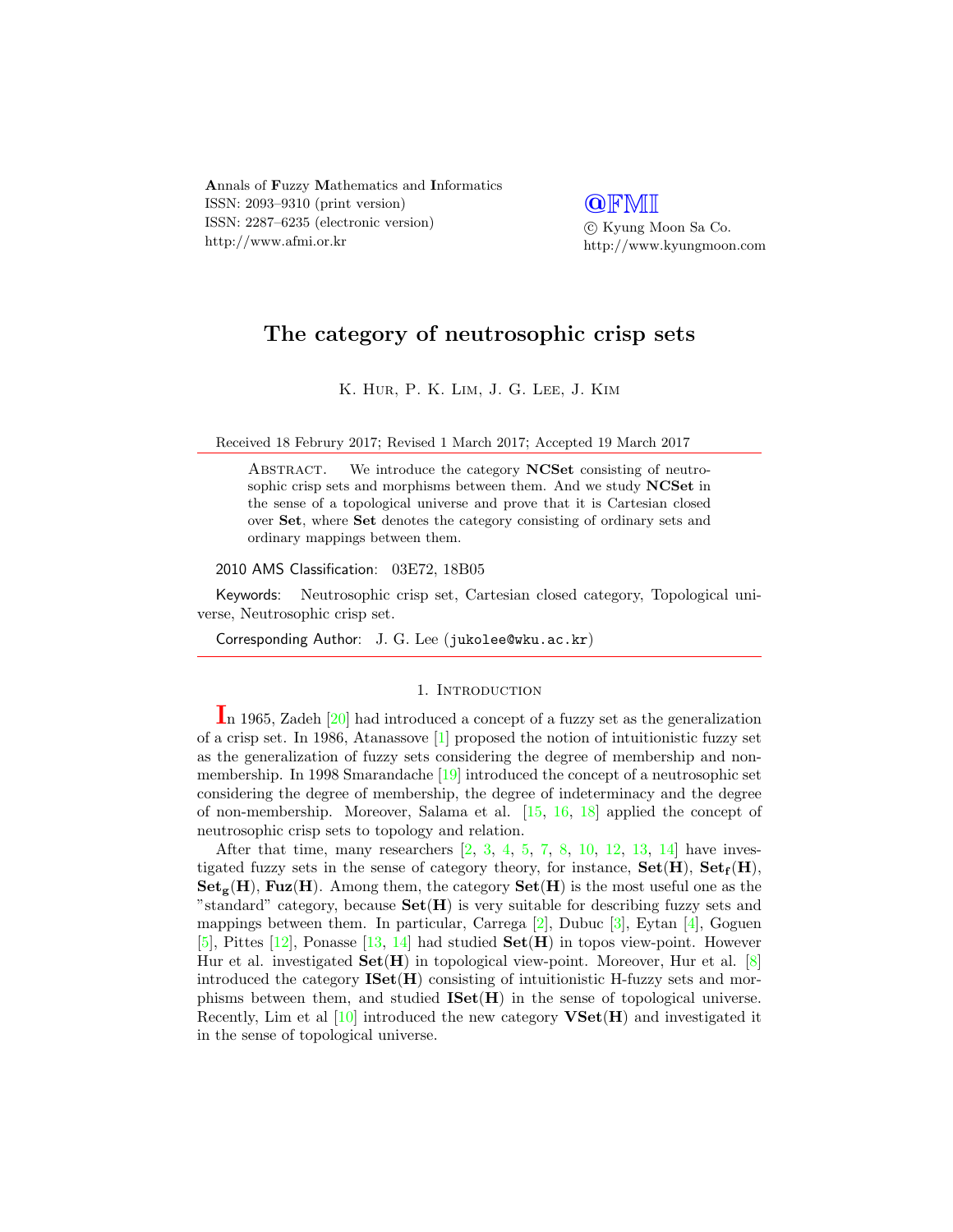The concept of a topological universe was introduced by Nel [\[11\]](#page-10-8), which implies a Cartesian closed category and a concrete quasitopos. Furthermore the concept has already been up to effective use for several areas of mathematics.

In this paper, first, we obtain some properties of neutrosophic crisp sets proposed by Salama and Smarandache [\[17\]](#page-11-8) in 2015. Second, we introduce the category NCSet consisting of neutrosophic crisp sets and morphisms between them. And we prove that the category NCSet is topological and cotopological over Set (See Theorem 4.6 and Corollary 4.8), where Set denotes the category consisting of ordinary sets and ordinary mappings between them. Furthermore, we prove that final episinks in NCSet are preserved by pullbacks(See Theorem 4.10) and NCSet is Cartesian closed over Set (See Theorem 4.15).

## 2. Preliminaries

In this section, we list some basic definitions and well-known results from [\[6,](#page-10-9) [9,](#page-10-10) [11\]](#page-10-8) which are needed in the next sections.

**Definition 2.1** ([\[9\]](#page-10-10)). Let **A** be a concrete category and  $((Y_j, \xi_j))_J$  a family of objects in **A** indexed by a class J. For any set X, let  $(f_i : X \to Y_j)_J$  be a source of mappings indexed by J. Then an A-structure  $\xi$  on X is said to be initial with respect to (in short, w.r.t.)  $(X,(f_j),(Y_j,\xi_j))_J$ , if it satisfies the following conditions:

(i) for each  $j \in J$ ,  $f_j : (X, \xi) \to (Y_j, \xi_j)$  is an **A**-morphism,

(ii) if  $(Z, \rho)$  is an **A**-object and  $g : Z \to X$  is a mapping such that for each  $j \in J$ , the mapping  $f_j \circ g : (Z, \rho) \to (Y_j, \xi_j)$  is an **A**-morphism, then  $g : (Z, \rho) \to (X, \xi)$  is an A-morphism.

In this case,  $(f_j : (X, \xi) \to (Y_j, \xi_j))_J$  is called an initial source in **A**.

Dual notion: cotopological category.

**Result 2.2** ([\[9\]](#page-10-10), Theorem 1.5). A concrete category **A** is topological if and only if it is cotopological.

**Result 2.3** ([\[9\]](#page-10-10), Theorem 1.6). Let **A** be a topological category over Set, then it is complete and cocomplete.

**Definition 2.4** ([\[9\]](#page-10-10)). Let **A** be a concrete category.

(i) The **A**-fibre of a set X is the class of all **A**-structures on X.

(ii) A is said to be properly fibred over Set, it satisfies the followings:

(a) (Fibre-smallness) for each set  $X$ , the **A**-fibre of  $X$  is a set,

(b) (Terminal separator property) for each singleton set  $X$ , the A-fibre of X has precisely one element,

(c) if  $\xi$  and  $\eta$  are **A**-structures on a set X such that  $id : (X, \xi) \to (X, \eta)$  and  $id: (X, \eta) \to (X, \xi)$  are **A**-morphisms, then  $\xi = \eta$ .

**Definition 2.5** ([\[6\]](#page-10-9)). A category **A** is said to be Cartesian closed, if it satisfies the following conditions:

(i) for each **A**-object A and B, there exists a product  $A \times B$  in **A**,

(ii) exponential objects exist in A, i.e., for each A-object A, the functor  $A \times -$ :  $A \rightarrow A$  has a right adjoint, i.e., for any **A**-object B, there exist an **A**-object  $B^A$ and a **A**-morphism  $e_{A,B}: A \times B^A \to B$  (called the evaluation) such that for any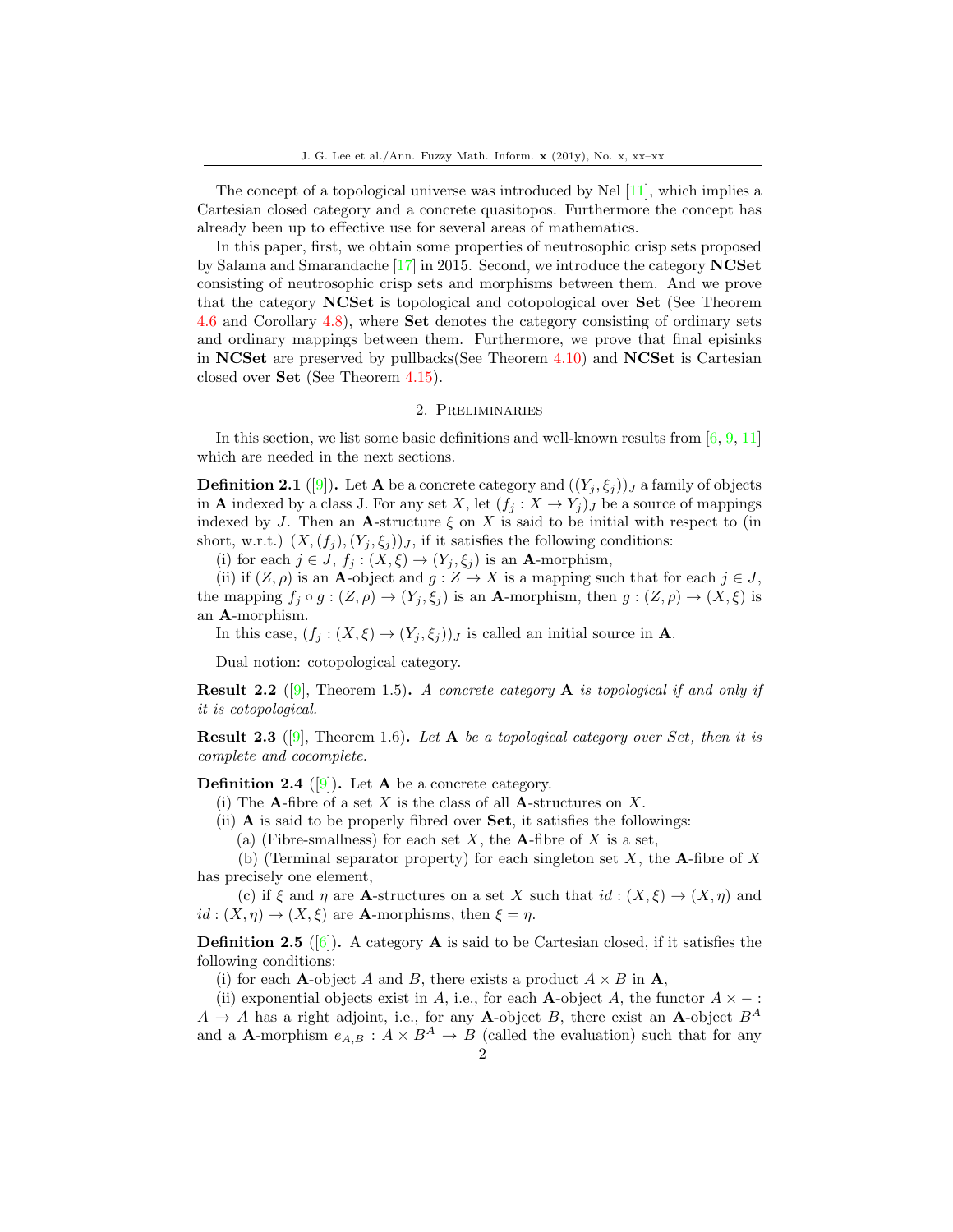**A**-object C and any **A**-morphism  $f : A \times C \rightarrow B$ , there exists a unique **A**-morphism  $\bar{f}: C \to B^A$  such that the diagram commutes:

**Definition 2.6** ([\[6\]](#page-10-9)). A category **A** is called a topological universe over **Set**, if it satisfies the following conditions:

(i)  $\bf{A}$  is well-structured, i.e. (a)  $\bf{A}$  is concrete category; (b)  $\bf{A}$  satisfies the fibresmallness condition; (c)  $\bf{A}$  has the terminal separator property,

(ii) A is cotopological over Set,

(iii) final episinks in **A** are preserved by pullbacks, i.e., for any episink  $(g_j : X_j \to$  $Y$ ) *J* and any **A**-morphism  $f: W \to Y$ , the family  $(e_j: U_j \to W)$ , obtained by taking the pullback f and  $g_j$ , for each  $j \in J$ , is again a final episink.

## 3. Neutrosophic crisp sets

In [\[17\]](#page-11-8), Salama and Smarandache introduced the concept of a neutrosophic crisp set in a set  $X$  and defined the inclusion between two neutrosophic crisp sets, the intersection [union] of two neutrosophic crisp sets, the complement of a neutrosophic crisp set, neutrosophic crisp empty [resp., whole] set as more than two types. And they studied some properties related to neutrosophic crisp set operations. However, by selecting only one type, we define the inclusion, the intersection [union], and neutrosophic crisp empty [resp., whole] set again and find some properties.

**Definition 3.1.** Let  $X$  be a non-empty set. Then  $A$  is called a neutrosophic crisp set (in short, NCS) in X if A has the form  $A = (A_1, A_2, A_3)$ ,

where  $A_1, A_2$ , and  $A_3$  are subsets of X,

The neutrosophic crisp empty [resp., whole] set, denoted by  $\phi_N$  [resp.,  $X_N$ ] is an NCS in X defined by  $\phi_N = (\phi, \phi, X)$  [resp.,  $X_N = (X, X, \phi)$ ]. We will denote the set of all NCSs in X as  $NCS(X)$ .

In particular, Salama and Smarandache [\[17\]](#page-11-8) classified a neutrosophic crisp set as the followings.

A neutrosophic crisp set  $A = (A_1, A_2, A_3)$  in X is called a:

(i) neutrosophic crisp set of Type 1 (in short, NCS-Type 1), if it satisfies

$$
A_1 \cap A_2 = A_2 \cap A_3 = A_3 \cap A_1 = \phi,
$$

- (ii) neutrosophic crisp set of Type 2 (in short, NCS-Type 2), if it satisfies  $A_1 \cap A_2 = A_2 \cap A_3 = A_3 \cap A_1 = \phi$  and  $A_1 \cup A_2 \cup A_3 = X$ ,
- (iii) neutrosophic crisp set of Type 3 (in short, NCS-Type 3), if it satisfies  $A_1 \cap A_2 \cap A_3 = \phi$  and  $A_1 \cup A_2 \cup A_3 = X$ .

We will denote the set of all NCSs-Type 1 [resp., Type 2 and Type 3] as  $NCS_1(X)$ [resp.,  $NCS_2(X)$  and  $NCS_3(X)$ ].

**Definition 3.2.** Let  $A = (A_1, A_2, A_3), B = (B_1, B_2, B_3) \in NCS(X)$ . Then

(i) A is said to be contained in B, denoted by  $A \subset B$ , if

$$
A_1 \subset B_1, A_2 \subset B_2 \text{ and } A_3 \supset B_3,
$$

(ii) A is said to equal to B, denoted by  $A = B$ , if

$$
A \subset B \text{ and } B \subset A,
$$

(iii) the complement of A, denoted by  $A<sup>c</sup>$ , is an NCS in X defined as:

$$
A^c = (A_3, A_2^c, A_1),
$$
  
3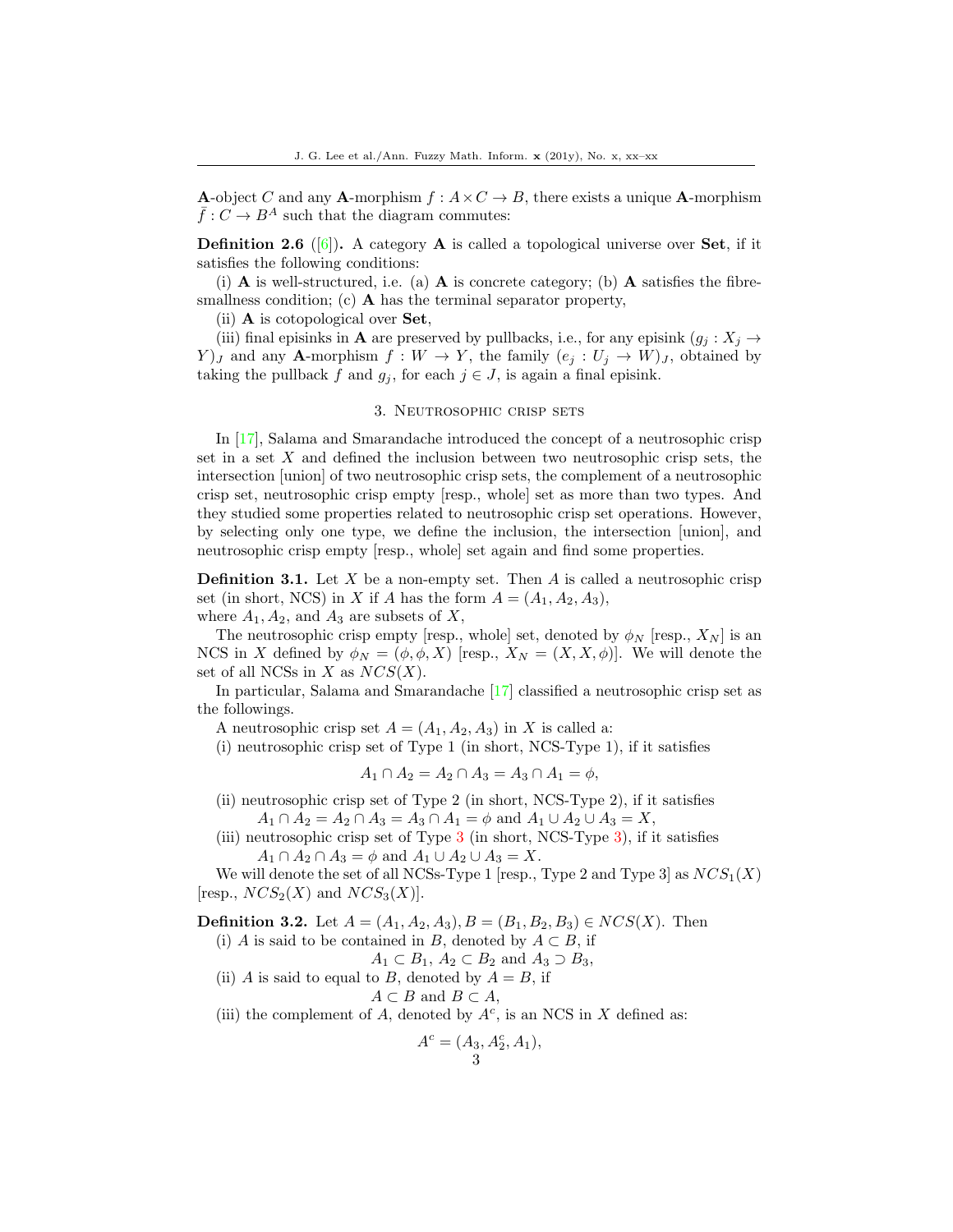(iv) the intersection of A and B, denoted by  $A \cap B$ , is an NCS in X defined as:

$$
A \cap B = (A_1 \cap B_1, A_2 \cap B_2, A_3 \cup B_3),
$$

(v) the union of A and B, denoted by  $A \cup B$ , is an NCS in X defined as:

$$
A \cup B = (A_1 \cup B_1, A_2 \cup B_2, A_3 \cap B_3).
$$

Let  $(A_j)_{j\in J} \subset NCS(X)$ , where  $A_j = (A_{j,1}, A_{j,2}, A_{j,3})$ . Then

(vi) the intersection of  $(A_j)_{j\in J}$ , denoted by  $\bigcap_{j\in J} A_j$  (simply,  $\bigcap A_j$ ), is an NCS in  $X$  defined as:

$$
\bigcap A_j = (\bigcap A_{j,1}, \bigcap A_{j,2}, \bigcup A_{j,3}),
$$

(vii) the the union of  $(A_j)_{j\in J}$ , denoted by  $\bigcup_{j\in J} A_j$  (simply,  $\bigcup A_j$ ), is an NCS in  $X$  defined as:

$$
\bigcup A_j = (\bigcup A_{j,1}, \bigcup A_{j,2}, \bigcap A_{j,3}).
$$

The followings are the immediate results of Definition 3.2.

### **Proposition 3.3.** Let  $A, B, C \in NCS(X)$ . Then

- (1)  $\phi_N \subset A \subset X_N$ ,
- (2) if  $A \subset B$  and  $B \subset C$ , then  $A \subset C$ ,
- (3)  $A \cap B \subset A$  and  $A \cap B \subset B$ ,
- (4)  $A \subset A \cup B$  and  $B \subset A \cup B$ ,
- (5)  $A \subset B$  if and only if  $A \cap B = A$ ,
- (6)  $A \subset B$  if and only if  $A \cup B = B$ .

Also the followings are the immediate results of Definition 3.2.

## **Proposition 3.4.** Let  $A, B, C \in NCS(X)$ . Then

- (1) (Idempotent laws):  $A \cup A = A$ ,  $A \cap A = A$ ,
- (2) (Commutative laws):  $A \cup B = B \cup A$ ,  $A \cap B = B \cap A$ ,
- (3) (Associative laws):  $A \cup (B \cup C) = (A \cup B) \cup C$ ,  $A \cap (B \cap C) = (A \cap B) \cap C$ ,
- (4) (Distributive laws):  $A \cup (B \cap C) = (A \cup B) \cap (A \cup C)$ ,
	- $A \cap (B \cup C) = (A \cap B) \cup (A \cap C),$
- (5) (Absorption laws):  $A \cup (A \cap B) = A$ ,  $A \cap (A \cup B) = A$ ,
- (6) (DeMorgan's laws):  $(A \cup B)^c = A^c \cap B^c$ ,  $(A \cap B)^c = A^c \cup B^c$ ,
- $(7) (A^c)^c = A,$
- (8) (8a)  $A \cup \phi_N = A$ ,  $A \cap \phi_N = \phi_N$ ,
	- (8b)  $A \cup X_N = X_N$ ,  $A \cap X_N = A$ ,
		- (8c)  $X_N^c = \phi_N, \ \phi_N^c = X_N,$
		- (8d) in general,  $A \cup A^c \neq X_N$ ,  $A \cap A^c \neq \phi_N$ .

**Proposition 3.5.** Let  $A \in NCS(X)$  and let  $(A_i)_{i \in J} \subset NCS(X)$ . Then

- (1)  $(\bigcap A_j)^c = \bigcup A_j^c$ ,  $(\bigcup A_j)^c = \bigcap A_j^c$ ,
- (2)  $A \cap (\bigcup A_j) = \bigcup (A \cap A_j), A \cup (\bigcap A_j) = \bigcap (A \cup A_j).$

*Proof.* (1)  $A_j = (A_{j,1}, A_{j,2}, A_{j,3})$ . Then  $\bigcap A_j = (\bigcap A_{j,1}, \bigcap A_{j,2}, \bigcup A_{j,3})$ . Thus  $(\bigcap A_j)^c = (\bigcup A_{j,3}, (\bigcap A_{j,2})^c, \bigcap A_{j,1}) = (\bigcup A_{j,3}, \bigcup A_{j,2}^c, \bigcap A_{j,1}) = \bigcup A_j^c.$ 

Similarly, the second part is proved.

(2) Let  $A = (A_1, A_2, A_3)$ . Then  $A \cup (\bigcap A_j) = (A_1 \cup (\bigcap A_{j,1}), A_2 \cup (\bigcap A_{j,2}), A_3 \cap (\bigcup A_{j,3}))$ 4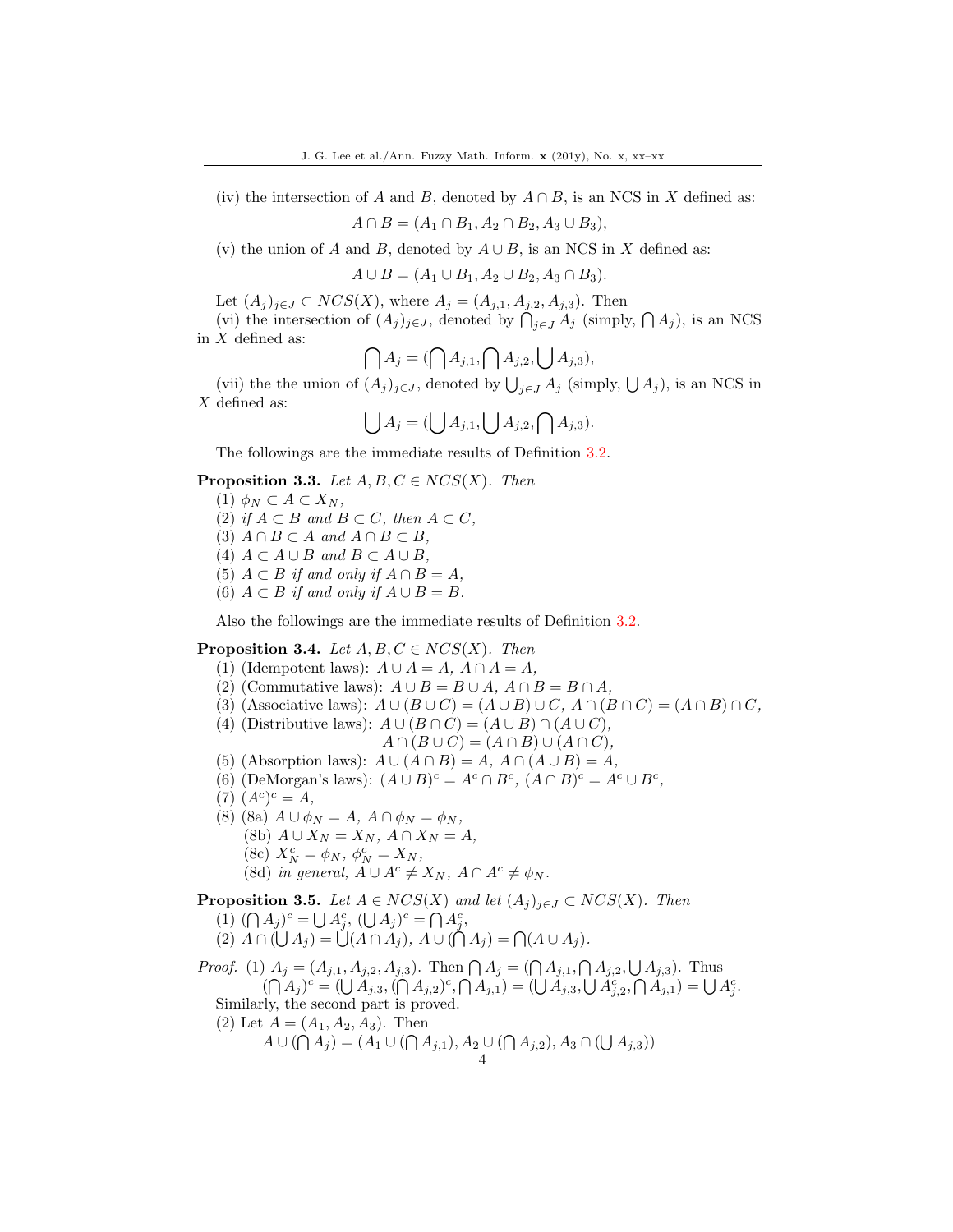$$
= (\bigcap (A_1 \cup A_{j,1}), \bigcap (A_2 \cup A_{j,2}), \bigcup (A_3 \cap A_{j,3})
$$
  
= \bigcap (A \cup A\_j).

Similarly, the first part is proved.  $\square$ 

**Definition 3.6.** Let  $f : X \to Y$  be a mapping, and let  $A = (A_1, A_2, A_3) \in NCS(X)$ and  $B = (B_1, B_2, B_3) \in NCS(Y)$ . Then

(i) the image of A under f, denoted by  $f(A)$ , is an NCS in Y defined as:

$$
f(A) = (f(A_1), f(A_2), f(A_3)),
$$

(ii) the preimage of B, denoted by  $f^{-1}(B)$ , is an NCS in X defined as:

$$
f^{-1}(B) = (f^{-1}(B_1), f^{-1}(B_2), f^{-1}(B_3)).
$$

**Proposition 3.7.** Let  $f : X \to Y$  be a mapping and let  $A, B, C \in NCS(X)$ ,  $(A_j)_{j\in J} \subset NCS(X)$  and  $D, E, F \in NCS(Y)$ ,  $(D_k)_{k\in K} \subset NCS(Y)$ . Then the followings hold:

- (1) if  $B \subset C$ , then  $f(B) \subset f(C)$  and if  $E \subset F$ , then  $f^{-1}(E) \subset f^{-1}(F)$ .
- (2)  $A \subset f^{-1}f(A)$  and if f is injective, then  $A = f^{-1}f(A)$ ,
- (3)  $f(f^{-1}(D)) \subset D$  and if f is surjective, then  $f(f^{-1}(D)) = D$ ,

(4)  $f^{-1}(\bigcup D_k) = \bigcup f^{-1}(D_k), f^{-1}(\bigcap D_k) = \bigcap f^{-1}(D_k),$ 

(5)  $f(\bigcup A_j) = \bigcup f(A_j)$ ,  $f(\bigcap A_j) \subset \bigcap f(A_j)$ ,

(6)  $f(A) = \phi_N$  if and only if  $A = \phi_N$  and hence  $f(\phi_N) = \phi_N$ , in particular if f is surjective, then  $f(X_N) = Y_N$ ,

(7)  $f^{-1}(Y_N) = Y_N$ ,  $f^{-1}(\phi_N) = \phi$ .

**Definition 3.8** ([\[17\]](#page-11-8)). Let  $A = (A_1, A_2, A_3) \in \mathit{NCS}(X)$ , where X is a set having at least distinct three points. Then A is called a neutrosophic crisp point (in short, NCP) in X, if  $A_1$ ,  $A_2$  and  $A_3$  are distinct singleton sets in X.

Let  $A_1 = \{p_1\}, A_2 = \{p_2\}$  and  $A_3 = \{p_3\}$ , where  $p_1 \neq p_2 \neq p_3 \in X$ . Then  $A = (A_1, A_2, A_3)$  is an NCP in X. In this case, we will denote A as  $p = (p_1, p_2, p_3)$ . Furthermore, we will denote the set of all NCPs in  $X$  as  $NCP(X)$ .

**Definition 3.9.** Let  $A = (A_1, A_2, A_3)$  ∈  $NCS(X)$  and let  $p = (p_1, p_2, p_3)$  ∈  $NCP(X)$ . Then p is said to belong to A, denoted by  $p \in A$ , if  $\{p_1\} \subset A_1$ ,  $\{p_2\} \subset A_2$ and  $\{p_3\}^c \supset A_3$ , i.e.,  $p_1 \in A_1$ ,  $p_2 \in A_2$  and  $p_3 \in A_3^c$ .

**Proposition 3.10.** Let  $A = (A_1, A_2, A_3) \in NCS(X)$ . Then

$$
A = \bigcup \{ p \in NCP(X) : p \in A \}.
$$

*Proof.* Let 
$$
p = (p_1, p_2, p_3) \in NCP(X)
$$
. Then  
\n
$$
\bigcup \{ p \in NCP(X) : p \in A \}
$$
\n
$$
= (\bigcup \{ p_1 \in X : p_1 \in A_1 \}, \bigcup \{ p_2 \in X : p_2 \in A_2 \}, \bigcap \{ p_3 \in X : p_3 \in A_3^c \}
$$
\n
$$
= A.
$$

**Proposition 3.11.** Let  $A = (A_1, A_2, A_3), B = (B_1, B_2, B_3) \in NCS(X)$ . Then  $A \subset B$  if and only if  $p \in B$ , for each  $p \in A$ .

*Proof.* Suppose  $A \subset B$  and let  $p = (p_1, p_2, p_3) \in A$ . Then

$$
A_1 \subset B_1, A_2 \subset B_2, A_3 \supset B_3
$$
  
5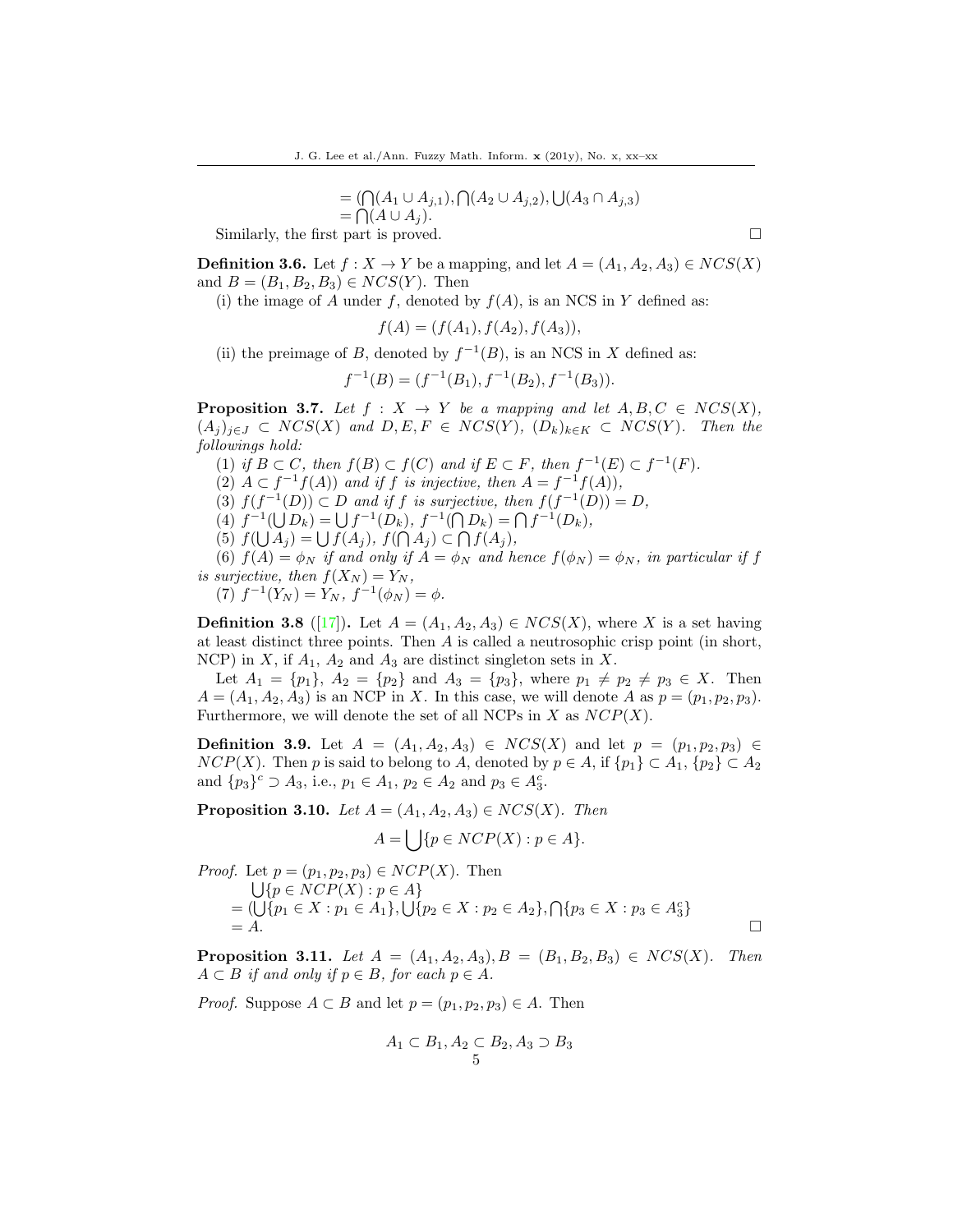and

$$
p_1 \in A_1, p_2 \in A_2, p_3 \in A_3^c.
$$

Thus  $p_1 \in B_1, p_2 \in B_2, p_3 \in B_3^c$ . So  $p \in B$ .

**Proposition 3.12.** Let  $(A_j)_{j\in J} \subset NCS(X)$  and let  $p \in NCP(X)$ .

- (1)  $p \in \bigcap A_j$  if and only if  $p \in A_j$  for each  $j \in J$ .
- (2)  $p \in \bigcup A_j$  if and only if there exists  $j \in J$  such that  $p \in A_j$ .

*Proof.* Let  $A_j = (A_{j,1}, A_{j,2}, A_{j,3})$  for each  $j \in J$  and let  $p = (p_1, p_2, p_3)$ . (1) Suppose  $p \in \bigcap A_j$ . Then  $p_1 \in \bigcap A_{j,1}, p_2 \in \bigcap A_{j,2}, p_3 \in \bigcup A_{j,3}^c$ . Thus

 $p_1 \in A_{j,1}, p_2 \in A_{j,2}, p_3 \in A_{j,3}^c$ , for each  $j \in J$ . So  $p \in A_j$  for each  $j \in J$ . We can easily see that the sufficient condition holds.

(2) suppose the necessary condition holds. Then there exists  $j \in J$  such that

$$
p_1 \in A_{j,1}, p_2 \in A_{j,2}, p_3 \in A_{j,3}^c.
$$

Thus  $p_1 \in \bigcup A_{j,1}, p_2 \in \bigcup A_{j,2}, p_3 \in (\bigcap A_{j,3})^c$ . So  $p \in \bigcup A_j$ . We can easily prove that the necessary condition holds.  $\Box$ 

**Definition 3.13.** Let 
$$
f : X \to Y
$$
 be an injective mapping, where  $X, Y$  are sets having at least distinct three points. Let  $p = (p_1, p_2, p_3) \in NCP(X)$ . Then the image of  $p$  under  $f$ , denoted by  $f(p)$ , is an NCP in  $Y$  defined as:

$$
f(p) = (f(p_1), f(p_2), f(p_3)).
$$

**Remark 3.14.** In Definition 3.13, if either X or Y has two points, or  $f$  is not injective, then  $f(p)$  is not an NCP in Y.

**Definition 3.15** ([\[17\]](#page-11-8)). Let  $A = (A_1, A_2, A_3) \in NCS(X)$  and  $B = (B_1, B_2, B_3) \in$  $NCS(Y)$ . Then the Cartesian product of A and B, denoted by  $A \times B$ , is an NCS in  $X \times Y$  defined as:  $A \times B = (A_1 \times B_1, A_2 \times B_2, A_3 \times B_3).$ 

## 4. Properties of NCSet

**Definition 4.1.** A pair  $(X, A)$  is called a neutrosophic crisp space (in short, NCSp), if  $A \in NCS(X)$ .

**Definition 4.2.** A pair  $(X, A)$  is called a neutrosophic crisp space-Type j (in short, NCSp-Type j), if  $A \in NCS<sub>i</sub>(X)$ ,  $j = 1, 2, 3$ .

**Definition 4.3.** Let  $(X, A_X)$ ,  $(Y, A_Y)$  be two NCSps or NCSps-Type j,  $j = 1, 2, 3$ and let  $f: X \to Y$  be a mapping. Then  $f: (X, A_X) \to (Y, A_Y)$  is called a morphism, if  $A_X \subset f^{-1}(A_Y)$ , equivalently,

 $A_{X,1} \subset f^{-1}(A_{Y,1}), A_{X,2} \subset f^{-1}(A_{Y,2})$  and  $A_{X,3} \supset f^{-1}(A_{Y,3}),$ where  $A_X = (A_{X,1}, A_{X,2}, A_{X,3})$  and  $A_Y = (A_{Y,1}, A_{Y,2}, A_{Y,3})$ .

In particular,  $f : (X, A_X) \to (Y, A_Y)$  is called an epimorphism [resp., a monomorphism and an isomorphism], if it is surjective [resp., injective and bijective].

From Definitions 3.9, 4.3 and Proposition 3.11, it is obvious that

 $f: (X, A_X) \to (Y, A_Y)$  is a morphism if and only if

$$
p = (p_1, p_2, p_3) \in f^{-1}(A_Y)
$$
, for each  $p = (p_1, p_2, p_3) \in A_X$ , i.e.,  
\n $f(p_1) \in A_{Y,1}$ ,  $f(p_2) \in A_{Y,2}$ ,  $f(p_3) \notin A_{Y,3}$ , i.e.,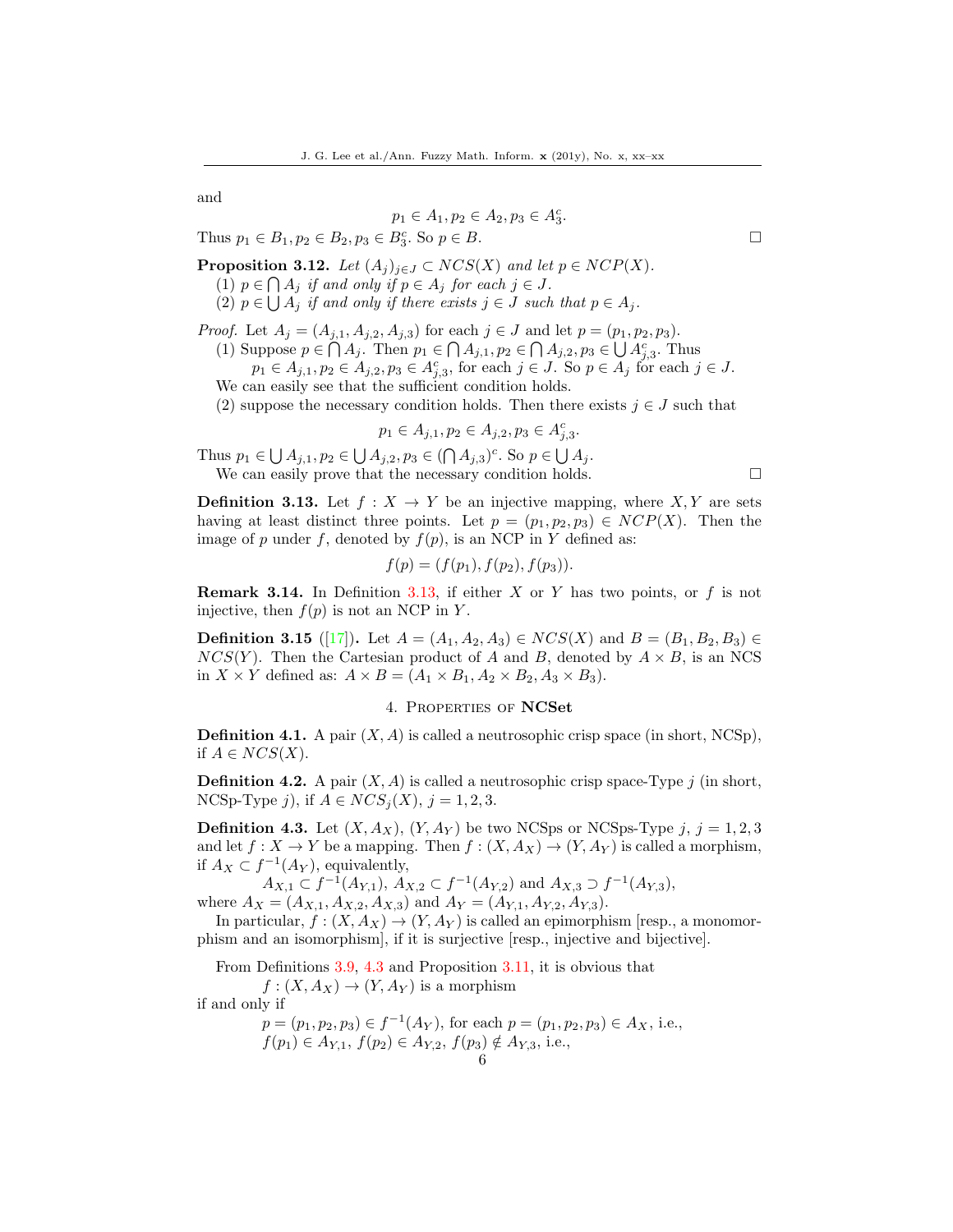$$
f(p) = (f(p_1), f(p_2), f(p_3)) \in A_Y.
$$

The following is an immediate result of Definitions 4.3.

**Proposition 4.4.** For each NCSp or each NCSps-Type j  $(X, A_X)$ , j = 1, 2, 3, the *identity mapping id* :  $(X, A_X) \rightarrow (X, A_X)$  *is a morphism.* 

**Proposition 4.5.** Let  $(X, A_X)$ ,  $(Y, A_Y)$ ,  $(Z, A_Z)$  be NCSps or NCSps-Type j, j = 1, 2, 3 and let  $f: X \to Y$ ,  $g: Y \to Z$  be mappings. If  $f: (X, A_X) \to (Y, A_Y)$ and  $f:(Y, A_Y) \to (Z, A_Z)$  are morphisms, then  $g \circ f:(X, A_X) \to (Z, A_Z)$  is a morphism.

*Proof.* Let  $A_X = (A_{X,1}, A_{X,2}, A_{X,3}), A_Y = (A_{Y,1}, A_{Y,2}, A_{Y,3})$  and  $A_Z = (A_{Z,1}, A_{Z,2}, A_{Z,3})$  $A_{Z,3}$ ). Then by the hypotheses,  $A_X \subset f^{-1}(A_Y)$  and  $A_Y \subset g^{-1}(A_Z)$ . Thus by Definition 4.3,

$$
A_{X,1} \subset f^{-1}(A_{Y,1}), \, A_{X,2} \subset f^{-1}(A_{Y,2}), \, A_{X,3} \supset f^{-1}(A_{Y,3})
$$

and

 $A_{Y,1} \subset g^{-1}(A_{Z,1}), A_{Y,2} \subset g^{-1}(A_{Z,2}), A_{Y,3} \supset g^{-1}(A_{Z,3}).$ So  $A_{X,1} \subset f^{-1}(g^{-1}(A_{Z,1})), A_{X,2} \subset f^{-1}(g^{-1}(A_{Z,2})), A_{X,3} \supset f^{-1}(g^{-1}(A_{Z,3})).$ Hence  $A_{X,1} \subset (g \circ f)^{-1}(A_{Z,1}), A_{X,2} \subset (g \circ f)^{-1}(A_{Z,2}), A_{X,3} \supset (g \circ f)^{-1}(A_{Z,2}).$ Therefore  $g \circ f$  is a morphism.

From Propositions 4.4 and 4.5, we can form the concrete category **NCSet** resp. **NCSet**<sub>j</sub> consisting of NCSs [resp., -Type  $j, j = 1, 2, 3$ ] and morphisms between them. Every NCSet [resp.,  $NCSet_j$ ,  $j = 1, 2, 3$ ]-morphism will be called a NCSet [resp.,  $NCSet_j$ ,  $j = 1, 2, 3$ ]-mapping.

Theorem 4.6. The category NCSet is topological over Set.

*Proof.* Let X be any set and let  $((X_j, A_j))_{j\in J}$  be any families of NCSps indexed by a class J. Suppose  $(f_j : X \to (X_j, A_j))$  is a source of ordinary mappings. We define the NCS  $A_X$  in X by  $A_X = \bigcap f_j^{-1}(A_j)$  and  $A_X = (A_{X,1}, A_{X,2}, A_{X,3})$ . Then clearly,  $A_{X,1} = \bigcap f_j^{-1}(A_{j,1}), A_{X,2} = \bigcap f_j^{-1}(A_{j,2}), A_{X,3} = \bigcup f_j^{-1}(A_{j,3}).$ Thus  $(X, A_X)$  is an NCSp and  $A_{X,1} \subset f_j^{-1}(A_{j,1}), A_{X,2} \subset f_j^{-1}(A_{j,2})$  and  $A_{X,3} \supset$ 

 $f_j^{-1}(A_{j,3})$ . So each  $f_j:(X,A_X)\to (X_j,A_j)$  is an **NCSet**-mapping.

Now let  $(Y, A_Y)$  be any NCSp and suppose  $g: Y \to X$  is an ordinary mapping for which  $f_j \circ g : (Y, A_Y) \to (X_j, A_j)$  is a **NCSet**-mapping for each  $j \in J$ . Then for each  $j \in J$ ,  $A_Y \subset (f_j \circ g)^{-1}(A_j) = g^{-1}(f_j^{-1}(A_j))$ . Thus

$$
A_Y \subset (f_j \circ g)^{-1}(A_j) = g^{-1}(\bigcap f_j^{-1}(A_j)) = g^{-1}(A_X).
$$

So  $g: (Y, A_Y) \to (X, A_X)$  is an **NCSet**-mapping. Hence  $(f_j: (X, A_X) \to (X_j, A_j)_J$ is an initial source in **NCSet**. This completes the proof.  $\Box$ 

**Example 4.7.** (1) Let X be a set, let  $(Y, A_Y)$  be an NCSp and let  $f: X \to Y$  be an ordinary mapping. Then clearly, there exists a unique NCS  $A_X$  in X for which  $f:(X,A_X) \to (Y,A_Y)$  is an **NCSet**-mapping. In fact,  $A_X = f^{-1}(A_Y)$ .

In this case,  $A_X$  is called the inverse image under  $f$  of the NCS structure  $A_Y$ .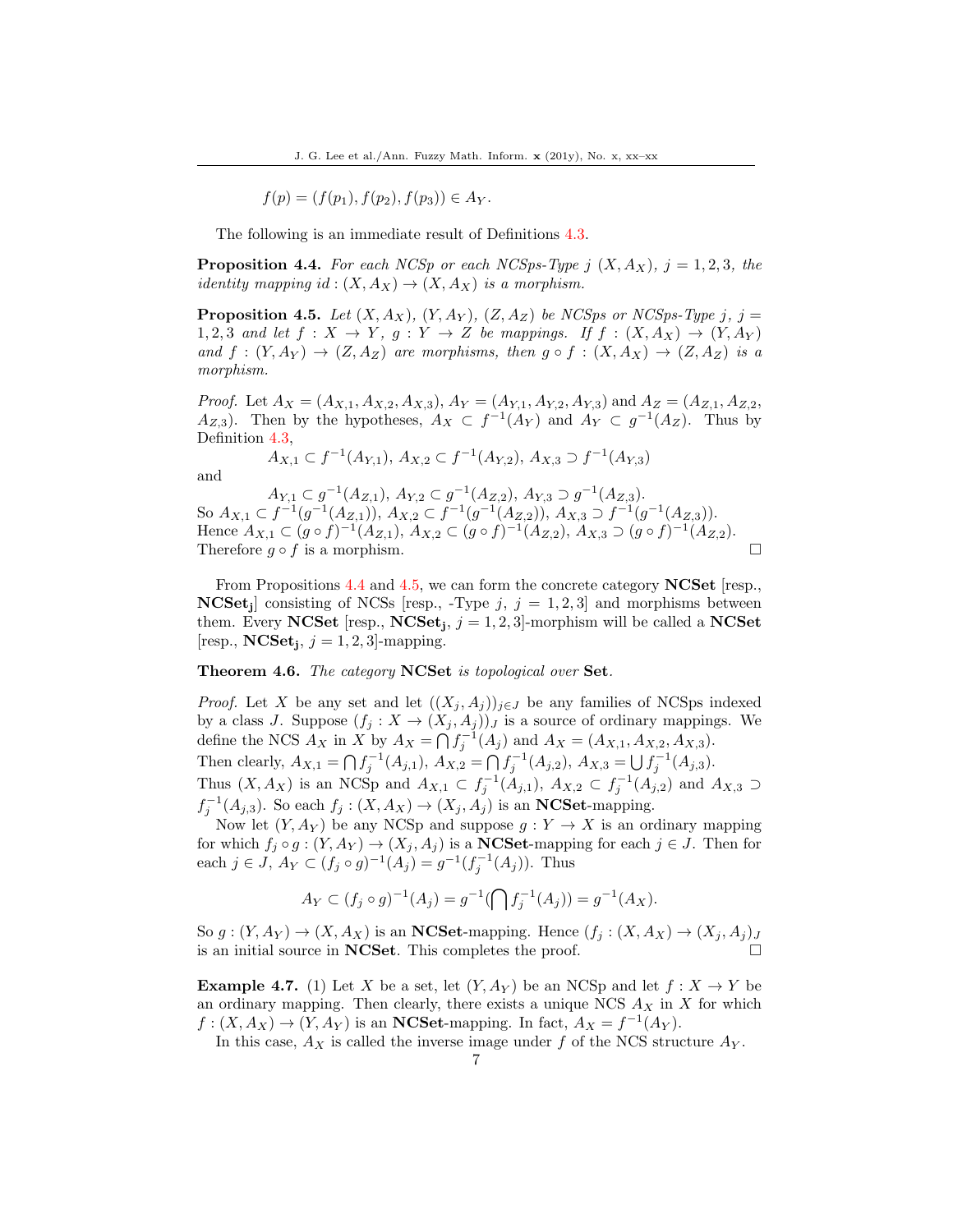(2) Let  $((X_i, A_i))_{i\in J}$  be any family of NCSps and let  $X = \prod_{i\in J} X_i$ . For each  $j \in J$ , let  $pr_j : X \to X_j$  be the ordinary projection. Then there exists a unique NCS  $A_X$  in X for which  $pr_j : (X, A_X \to (X_j, A_j))$  is an **NCSet**-mapping for each  $j \in J$ . In this case,  $A_X$  is called the product of  $(A_i)_{i\in J}$ , denoted by

 $A_X = \Pi A_j = (\Pi A_{j,1}, \Pi A_{j,2}, \Pi A_{j,3})$ 

and  $(\Pi X_j, \Pi A_j)$  is called the product NCSp of  $((X_j, A_j))_{i \in J}$ . In fact,  $A_X = \bigcap_{j \in J} pr_j^{-1}(A_j)$ .

In particular, if  $J = \{1, 2\}$ , then  $A_1 \times A_2 = (A_{1,1} \times A_{2,1}, A_{1,2} \times A_{2,2}, A_{1,3} \times A_{2,3}),$ where  $A_1 = (A_{1,1}, A_{1,2}, A_{1,3}) \in NCS(X_1)$  and  $A_2 = (A_{2,1}, A_{2,2}, A_{2,3}) \in NCS(X_2)$ .

The following is obvious from Result 2.2. But we show directly it.

Corollary 4.8. The category NCSet is cotopological over Set.

*Proof.* Let X be any set and let  $((X_j, A_j))_J$  be any family of NCSps indexed by a class J. Suppose  $(f_j : X_j \to X)_J$  is a sink of ordinary mappings. We define  $A_X$  as  $A_X = \bigcup f_j(A_j)$ , where  $A_X = (A_{X,1}, A_{X,2}, A_{X,3})$  and  $A_j = (A_{j,1}, A_{j,2}, A_{j,3})$ . Then clearly,  $A_X \in NCS(X)$  and each  $f_j : (X_j, A_j) \to (X, A_X)$  is an **NCSet**-mapping.

Now for each NCSp  $(Y, A_Y)$ , let  $g: X \to Y$  be an ordinary mapping for which each  $g \circ f_j : (X_j, A_j) \to (Y, A_Y)$  is an **NCSet**-mapping. Then clearly for each  $j \in J$ ,  $A_j \subset (g \circ f_j)^{-1}(A_Y)$ , i.e.,  $A_j \subset f_j^{-1}(g^{-1}(A_Y))$ .

Thus  $\bigcup A_j \subset \bigcup f_j^{-1}(g^{-1}(A_Y))$ . So  $f_j(\bigcup A_j) \subset f_j(\bigcup f_j^{-1}(g^{-1}(A_Y)))$ . By Proposition 3.7 and the definition of  $A_X$ ,

$$
f_j(\bigcup A_j) = \bigcup f_j(A_j) = A_X
$$

and

$$
f_j(\bigcup f_j^{-1}(g^{-1}(A_Y))) = \bigcup (f_j \circ f_j^{-1})(g^{-1}(A_Y)) = g^{-1}(A_Y).
$$

Hence  $A_X \,\subset g^{-1}(A_Y)$ . Therefore  $g: (X, A_X) \to (Y, A_Y)$  is an **NCSet**-mapping. This completes the proof.

The following is proved similarly as the proof of Theorem 4.6.

**Corollary 4.9.** The category  $NCSet_i$  is topological over Set for  $j = 1, 2, 3$ .

The following is proved similarly as the proof of Corollary 4.8.

Corollary 4.10. The category NCSet<sub>i</sub> is cotopological over Set for  $j = 1, 2, 3$ .

**Theorem 4.11.** Final episinks in NCSet are prserved by pullbacks.

*Proof.* Let  $(g_j : (X_j, A_j) \to (Y, A_Y))_J$  be any final episink in **NCSet** and let f:  $(W, A_W) \rightarrow (Y, A_Y)$  be any **NCSet-mapping.** For each  $j \in J$ , let

$$
U_j = \{ (w, x_j) \in W \times X_j : f(w) = g_j(x_j) \}.
$$

For each  $j \in J$ , we define the NCS  $A_{U_j} = (A_{U_{j,1}}, A_{U_{j,2}}, A_{U_{j,3}})$  in  $U_j$  by:

$$
A_{U_{j,1}} = A_{W,1} \times A_{j,1}, A_{U_{j,2}} = A_{W,2} \times A_{j,2}, A_{U_{j,3}} = A_{W,3} \times A_{j,3}.
$$

For each  $j \in J$ , let  $e_j : U_j \to W$  and  $p_j : U_j \to X_j$  be ordinary projections of  $U_j$ . Then clearly,

$$
A_{U_{j,1}} \subset e_j^{-1}(A_{W,1}), A_{U_{j,2}} \subset e_j^{-1}(A_{W,2}), A_{U_{j,3}} \supset e_j^{-1}(A_{W,3})
$$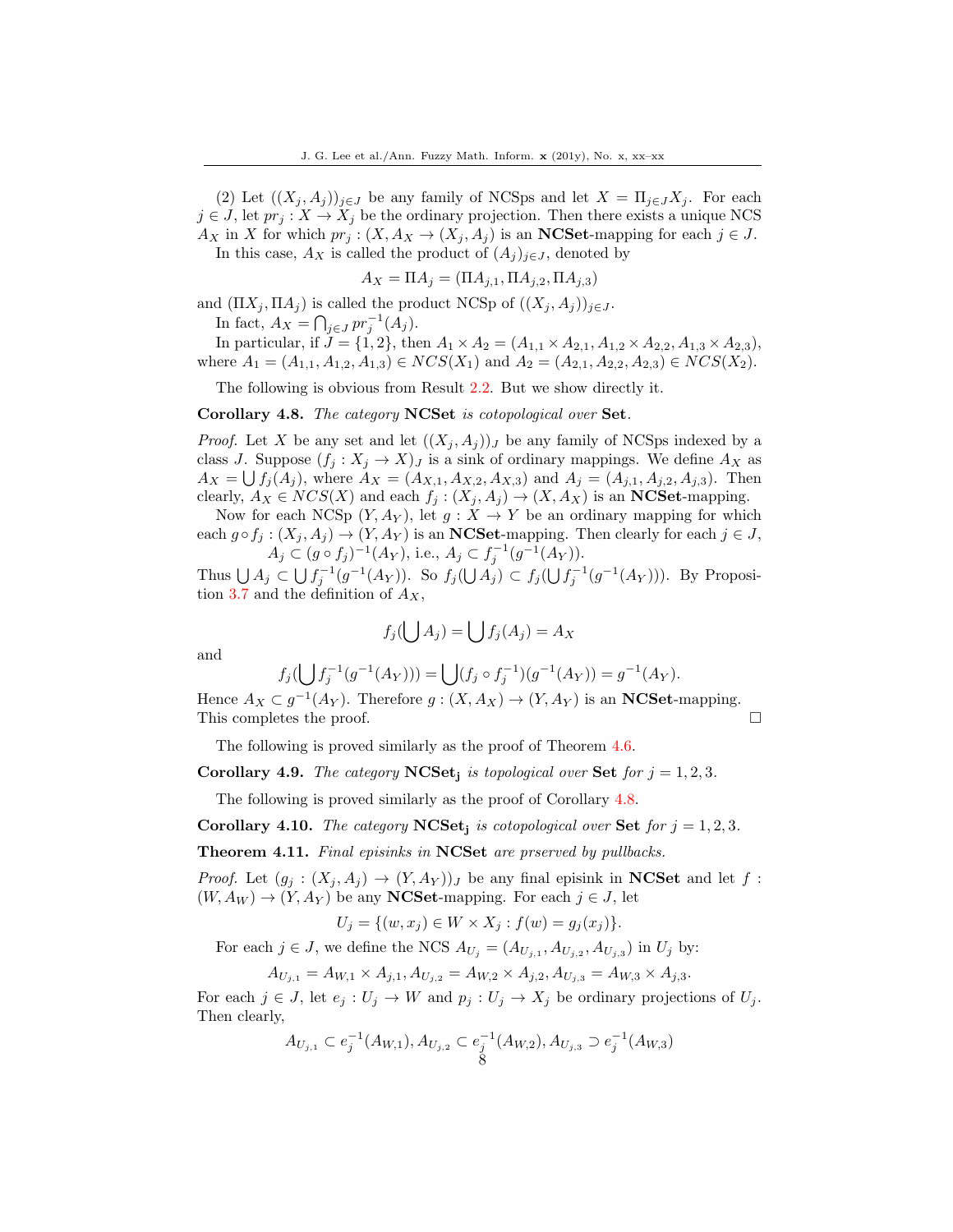and

 $A_{U_{j,1}} \subset p_j^{-1}(A_{j,1}), A_{U_{j,2}} \subset p_j^{-1}(A_{j,2}), A_{U_{j,3}} \supset p_j^{-1}(A_{j,3}).$ Thus  $A_{U_j} \subset e_j^{-1}(A_W)$  and  $A_{U_j} \subset p_j^{-1}(A_j)$ . So  $e_j : (U_j, A_{U_j}) \to (W, A_W)$  and  $p_j: (U_j, A_{U_j}) \to (X_j, A_j)$  are **NCSet**-mappings. Moreover,  $g_h \circ p_h = f \circ e_j$  for each  $j \in J$ , i.e., the diagram is a pullback square in **NCSet**:



Now in order to prove that  $(e_j)_j$  is an episink in **NCSet**, i.e., each  $e_j$  is surjective, let  $w \in W$ . Since  $(g_j)_J$  is an episink, there exists  $j \in J$  such that  $g_j(x_j) = f(w)$ for some  $x_j \in X_j$ . Thus  $(w, x_j) \in U_j$  and  $w = e_j(w, x_j)$ . So  $(e_j)_J$  is an episink in NCSet.

Finally, let us show that  $(e_j)_J$  is final in **NCSet**. Let  $A_W^*$  be the final structure in W w.r.t.  $(e_j)_J$  and let  $w = (w_1, w_2, w_3) \in A_W$ . Since  $f : (W, A_W) \to (Y, A_Y)$  is an NCSet-mapping, by Definition 3.9,

 $w_1 \in A_{W,1} \cap f^{-1}(A_{Y,1}), w_2 \in A_{W,2} \cap f^{-1}(A_{Y,2})$  and  $w_3 \in A_{W,3}^c \cap (f^{-1}(A_{Y,3}))^c$ . Thus

 $w_1 \in A_{W,1}, f(w_1) \in A_{Y,1}, w_2 \in A_{W,2}, f(w_2) \in A_{Y,2}$  and  $w_3 \in A_{W,3}^c, f(w_3) \in A_{Y,3}^c$ . Since  $(g_i)_J$  is final,

$$
w_1 \in A_{W,1}, x_{j,1} \in \bigcup_{J} \bigcup_{x_{j,1} \in g_j^{-1}(f(w))} A_{j,1},
$$
  

$$
w_2 \in A_{W,2}, x_{j,2} \in \bigcup_{J} \bigcup_{x_{j,2} \in g_j^{-1}(f(w))} A_{j,2}
$$

and

$$
w_3 \in A_{W,3}^c, x_{j,3} \in (\bigcap_{J} \bigcap_{x_{j,3} \in g_j^{-1}(f(w))} A_{j,3})^c.
$$

So  $(w_1, x_{j,1}) \in A_{U_{j,1}}, (w_2, x_{j,2}) \in A_{U_{j,2}}$  and  $(w_3, x_{j,3}) \in A_{U_{j,1}}^c$ . Since  $A_W^*$  is the final structure in W w.r.t.  $(e_j)_J$ ,  $w \in A_W^*$ , i.e.,  $A_W \subset A_W^*$ . On the other hand, since  $(e_j:(U_j,A_{U_j})\to(W,A_W))_J$  is final,  $1_W:(W,A_W^*)\to(W,A_W)$  is an **NCSet**mapping and thus  $A_W^* \subset A_W$ . Hence  $A_W^* = A_W$ . Therefore  $(e_j)_J$  is final. This completes the proof.  $\Box$ 

The following is proved similarly as the proof of Theorem 4.9.

## **Corollary 4.12.** Final episinks in NCSet<sub>i</sub> are prserved by pullbacks, for  $J = 1, 2, 3$ .

For any singleton set  $\{a\}$ , NCS  $A_{\{a\}}$  [resp., NCS-Type j  $A_{\{a\},j}$ , for  $j=1,2,3$ ] on  $\{a\}$  is not unique, the category **NCSet** [resp., **NCSet**<sub>j</sub>, for  $j = 1, 2, 3$ ] is not properly fibred over Set. Then by Definition 2.6, Corollary 4.8 and Theorem 4.11 [resp., Corollaries 4.10 and 4.12], we have the following result.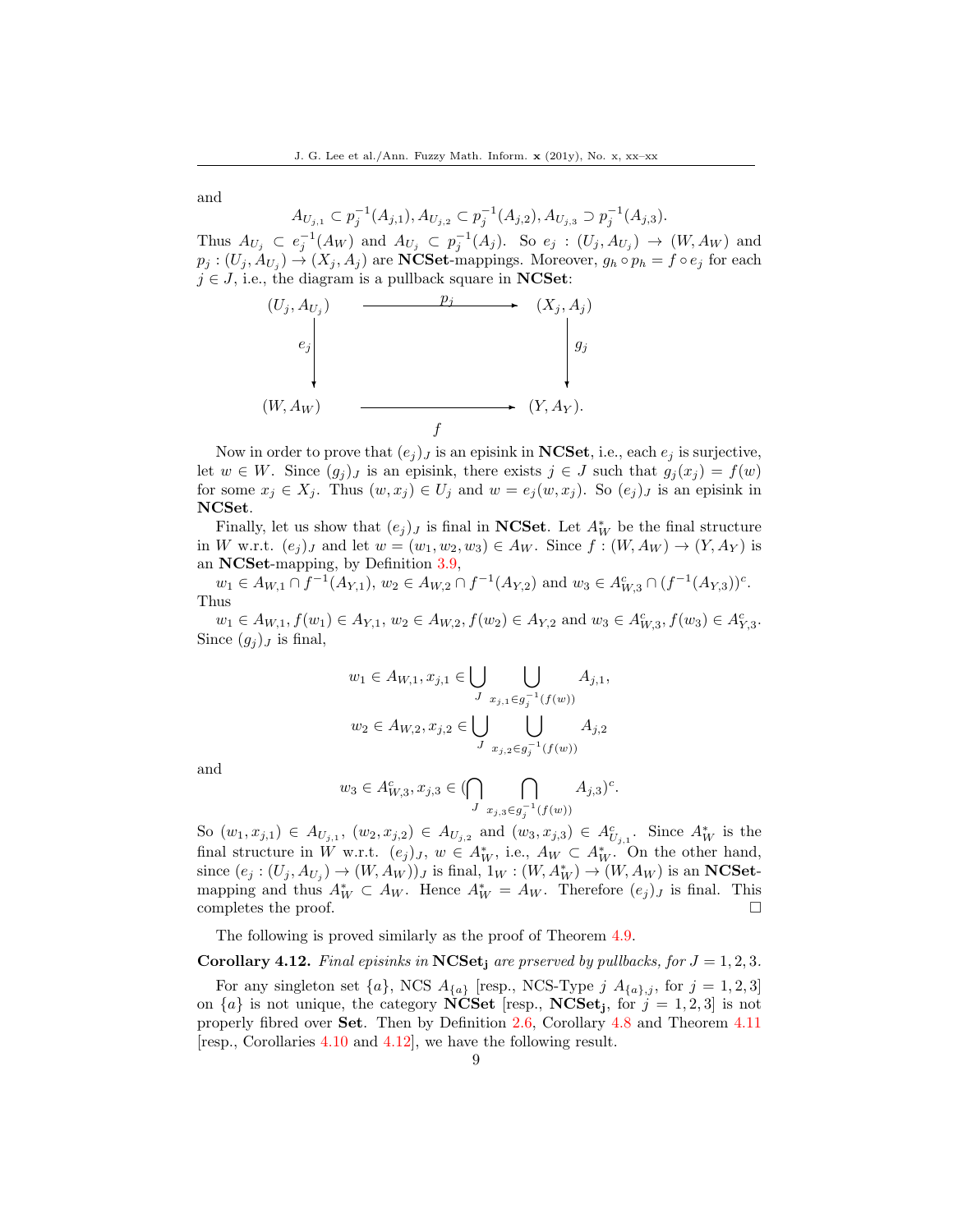**Theorem 4.13.** The category NCSet [resp., NCSet<sub>i</sub>, for  $j = 1, 2, 3$ ] satisfies all the conditions of a topological universe over Set except the terminal separator property.

The following is an immediate result of Definitions 3.9 and 3.15.

**Proposition 4.14.** Let  $p = (p_1, p_2, p_3), q = (q_1, q_2, q_3) \in NCP(X)$  and let  $A =$  $(A_1, A_2, A_3), B = (B_1, B_2, B_3) \in NCS(X)$ . Then  $(p, q) \in A \times B$  if and only if  $(p_1, q_1) \in A_1 \times B_1$ ,  $(p_2, q_2) \in A_2 \times B_2$  and  $(p_3, q_3) \in (A_2 \times B_2)^c$ , i.e.,  $p_3 \in A_3^c$  or  $q_3 \in B_3^c$ .

Theorem 4.15. The category NCSet is Cartesian closed over Set.

*Proof.* It is clear that **NCSet** has products by Theorem 4.6. Then it is sufficient to see that NCSet has exponential objects.

For any NCSps  $\mathbf{X} = (X, A_X)$  and  $\mathbf{Y} = (Y, A_Y)$ , let  $Y^X$  be the set of all ordinary mappings from X to Y. We define the NCS  $A_{Y} = (A_{YX,1}, A_{YX,2}, A_{YX,3})$  in  $Y^X$ by: for each  $f = (f_1, f_2, f_3) \in Y^X$ ,  $f \in A_{Y^X}$  if and only if  $f(x) \in A_Y$ , for each  $x = (x_1, x_2, x_3) \in NCP(X)$ , i.e.,

 $f_1 \in A_{Y^X,1}, f_2 \in A_{Y^X,2}, f_3 \notin A_{Y^X,3}$ if and only if

 $f_1(x_1) \in A_{Y,1}, f_2(x_2) \in A_{Y,2}, f_3(x_3) \notin A_{Y,3}.$ 

In fact,

$$
A_{Y^X,1} = \{ f_1 \in Y^X : f_1(x_1) \in A_{Y,1} \text{ for each } x_1 \in X \},
$$
  

$$
A_{Y^X,2} = \{ f_2 \in Y^X : f_2(x_2) \in A_{Y,2} \text{ for each } x_2 \in X \},
$$

$$
A_{Y^X,3} = \{ f_3 \in Y^X : f_3(x_3) \notin A_{Y,3} \text{ for some } x_3 \in X \}.
$$

Then clearly,  $(Y^X, A_{Y^X})$  is an NCSp.

Let  $\mathbf{Y}^{\mathbf{X}} = (Y^X, A_{Y^X})$ . Then by the definition of  $A_{Y^X}$ ,

 $A_{Y^X,1} \subset f^{-1}(A_{Y,1}), A_{Y^X,2} \subset f^{-1}(A_{Y,2})$  and  $A_{Y^X,3} \supset f^{-1}(A_{Y,3}).$ 

We define  $e_{X,Y}: X \times Y^X \to Y$  by  $e_{X,Y}(x,f) = f(x)$ , for each  $(x,f) \in X \times Y^X$ . Let  $(x, f) \in A_X \times A_{Y}$ , where  $x = (x_1, x_2, x_3)$ ,  $f = (f_1, f_2, f_3)$ . Then by Proposition 4.14 and the definition of  $e_{X,Y}$ ,

 $(x_1, f_1) \in A_{X,1} \times A_{YX,1}, (x_2, f_2) \in A_{X,2} \times A_{YX,2}, (x_3, f_3) \in (A_{X,3} \times A_{YX,3})^c$ and

 $e_{X,Y}(x_1, f_1) = f_1(x_1), e_{X,Y}(x_2, f_2) = f_2(x_2), e_{X,Y}(x_3, f_3) = f_3(x_3).$ Thus by the definition of  $A_{Y}$ <sup>x</sup>,

$$
(x_1, f_1) \in f^{-1}(A_{Y,1}) \times f^{-1}(A_{Y,1}),
$$
  
\n
$$
(x_2, f_2) \in f^{-1}(A_{X,2}) \times f^{-1}(A_{X,2}),
$$
  
\n
$$
(x_3, f_3) \in (f^{-1}(A_{X,3}) \times (f^{-1}(A_{X,3}))^c).
$$

So  $(x_1, f_1) \in e^{-1}_{X,Y}(A_{Y,1}), (x_2, f_2) \in e^{-1}_{X,Y}(A_{Y,2})$  and  $(x_3, f_3) \in (e^{-1}_{X,Y}(A_{Y,3}))^c$ . Hence  $A_X \times A_{Y^X} \subset e^{-1}_{X,Y}(A_Y)$ . Therefore  $e_{X,Y}: \mathbf{X} \times \mathbf{Y}^{\mathbf{X}} \to \mathbf{Y}$  is an **NCSet**-mapping.

For any  $\mathbf{Z} = (Z, A_Z) \in \mathbf{NCSet}$ , let  $h : \mathbf{X} \times \mathbf{Z} \to \mathbf{Y}$  be an  $\mathbf{NCSet}$ -mapping. We define  $\bar{h}: Z \to Y^X$  by  $[\bar{h}(z)](x) = h(x, z)$ , for each  $z \in Z$  and each  $x \in X$ . Let  $(x, z) \in A_X \times A_Z$ , where  $x = (x_1, x_2, x_3)$  and  $z = (z_1, z_2, z_3)$ . Since  $h: \mathbf{X} \times \mathbf{Z} \to \mathbf{Y}$ is an NCSet-mapping,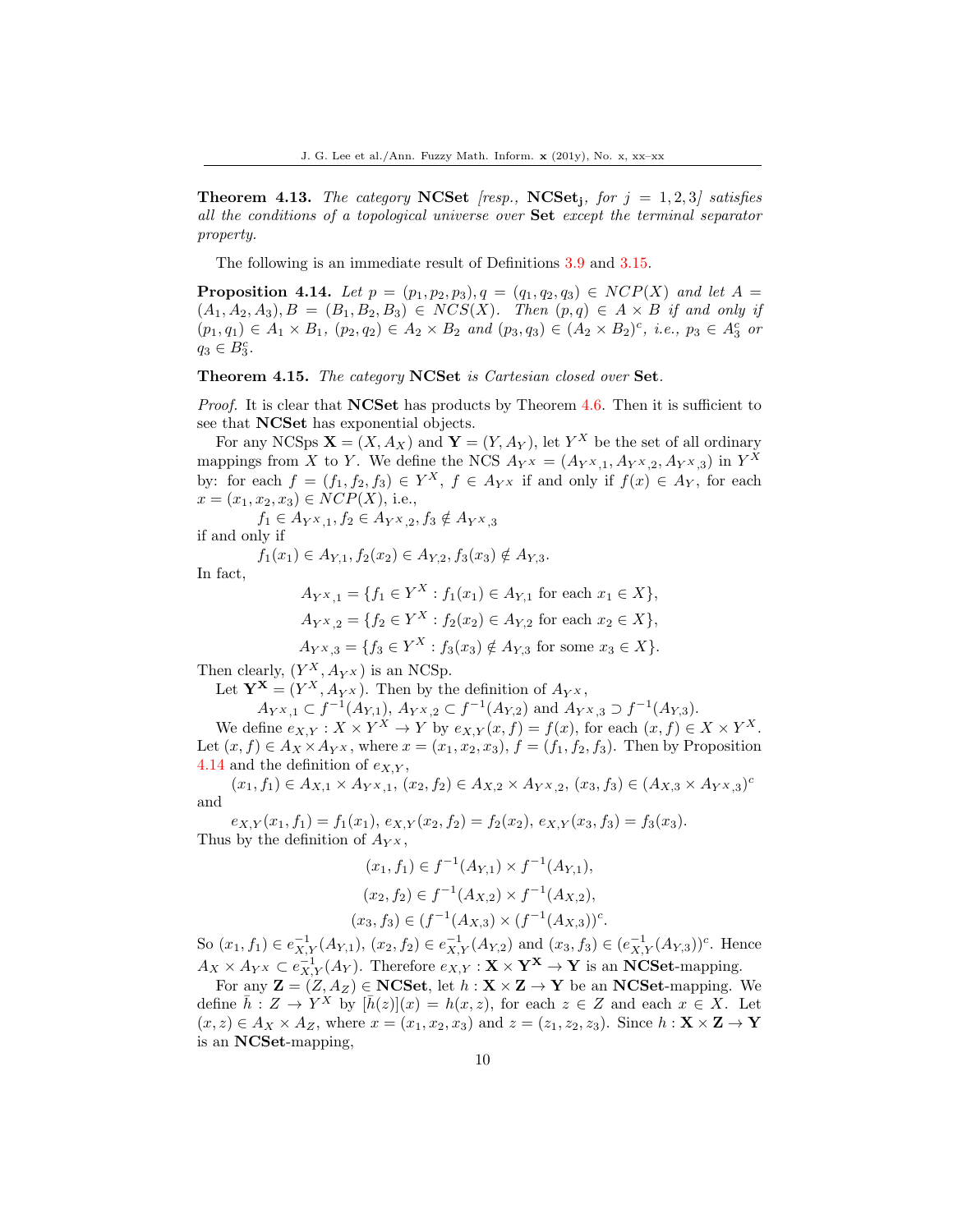$A_{X,1} \times A_{Z,1} \subset h^{-1}(A_{Y,1}), A_{X,2} \times A_{Z,2} \subset h^{-1}(A_{Y,2}), A_{X,3} \times A_{Z,3} \supset h^{-1}(A_{Y,1}).$ Then by Proposition 4.14,

 $(x_1, z_1) \in h^{-1}(A_{Y,1}), (x_2, z_2) \in h^{-1}(A_{Y,2}), (x_3, z_3) \in (h^{-1}(A_{Y,3}))^c.$ Thus  $h((x_1, z_1)) \in A_{Y,1}, h((x_2, z_2)) \in A_{Y,2}, h((x_3, z_3)) \in (A_{Y,3})^c$ . By the definition of  $\bar{h}$ ,

 $[\bar{h}(z_1)](x_1) \in A_{Y,1}, \, [\bar{h}(z_2)](x_2) \in A_{Y,2}, \, [\bar{h}(z_3)](x_3) \in (A_{Y,3})^c.$ By the definition of  $A_{Y}$ <sup>x</sup>,

 $[\bar{h}(z_1)](A_{Z,1}) \subset A_{Y^X,1}, [\bar{h}(z_2)](A_{Z,2}) \subset A_{Y^X,2}, [\bar{h}(z_3)](A_{Z,3}) \supset A_{Y^X,3}.$ So  $A_Z \subset \bar{h}^{-1}(A_{Y^X})$ . Hence  $\bar{h}: \mathbf{Z} \to \mathbf{Y}^{\mathbf{X}}$  is an NCSet-mapping. Furthermore,  $\bar{h}$ is the unique NCSet-mapping such that  $e_{X,Y} \circ (1_X \times \bar{h}) = h$ . This completes the  $\Box$ 

The following is proved similarly as the proof of Theorem 4.15.

**Corollary 4.16.** The category  $NCSet_i$  is Cartesian closed over Set for  $j = 1, 2, 3$ .

#### 5. Conclusions

For a non-empty set X, by defining a neutrosophic crisp set  $A = (A_1, A_2, A_3)$  and an intuitionistic crisp set  $A = (A_1, A_2)$  in X, respectively as follows:

(i)  $A_1 \subset X, A_2 \subset X, A_3 \subset X$ ,

(ii)  $A_1 \subset A_3^c, A_3 \subset A_2^c$ ,

and

(i)  $A_1 \subset X, A_2 \subset X$ ,

(ii)  $A_1 \subset A_2^c$ ,

we can form another categories NCSet<sup>∗</sup> and ICSet. Furthermore, we will study them in view points of a topological universe and obtain some relationship between them.

Acknowledgements. We are very grateful for the positive advices Prof. Smarandache and Prof. Agboola have given us.

#### **REFERENCES**

- <span id="page-10-0"></span>[1] K. Atanassov, Intuitionistic fuzzy sets, Fuzzy Sets and Systems 20 (1986) 87–96.
- <span id="page-10-1"></span>[2] J. C. Carrega, The category  $Set(H)$  and  $Fzz(H)$ , Fuzzy sets and systems 9 (1983) 327-332.
- <span id="page-10-2"></span>[3] E. J. Dubuc, Concrete quasitopoi Applications of Sheaves, Proc. Dunham1977, Lect. Notes in Math. 753 (1979) 239–254.
- <span id="page-10-3"></span>[4] M. Eytan, Fuzzy sets:a topological point of view, Fuzzy sets and systems 5 (1981) 47–67.
- <span id="page-10-4"></span>[5] J. A. Goguen, Categories of V-sets, Bull. Amer. Math. Soc. 75 (1969) 622–624.
- <span id="page-10-9"></span>[6] H. Herrlich, Catesian closed topological categories, Math. Coll. Univ. Cape Town 9 (1974) 1–16.
- <span id="page-10-5"></span>[7] K. Hur, A Note on the category  $Set(H)$ , Honam Math. J. 10 (1988) 89-94.
- <span id="page-10-6"></span>[8] K. Hur, H. W. Kang and J. H. Ryou, Intutionistic H-fuzzy sets, J. Korea Soc. Math. Edu. Ser. B:Pure Appl. Math. 12 (1) (2005) 33–45.
- <span id="page-10-10"></span>[9] C. Y. Kim, S. S. Hong, Y. H. Hong and P. H. Park, Algebras in Cartesian closed topological categories, Lecture Note Series Vol. 1 1985.
- <span id="page-10-7"></span>[10] P. K. Lim, S. R. Kim and K. Hur, The category  $VSet(H)$ , International Journal of Fuzzy Logic and Intelligent Systems 10 (1) (2010) 73–81.
- <span id="page-10-8"></span>[11] L. D. Nel, Topological universes and smooth Gelfand Naimark duality, mathematical applications of category theory, Prc. A. M. S. Spec. Sessopn Denver,1983, Contemporary Mathematics 30 (1984) 224–276.